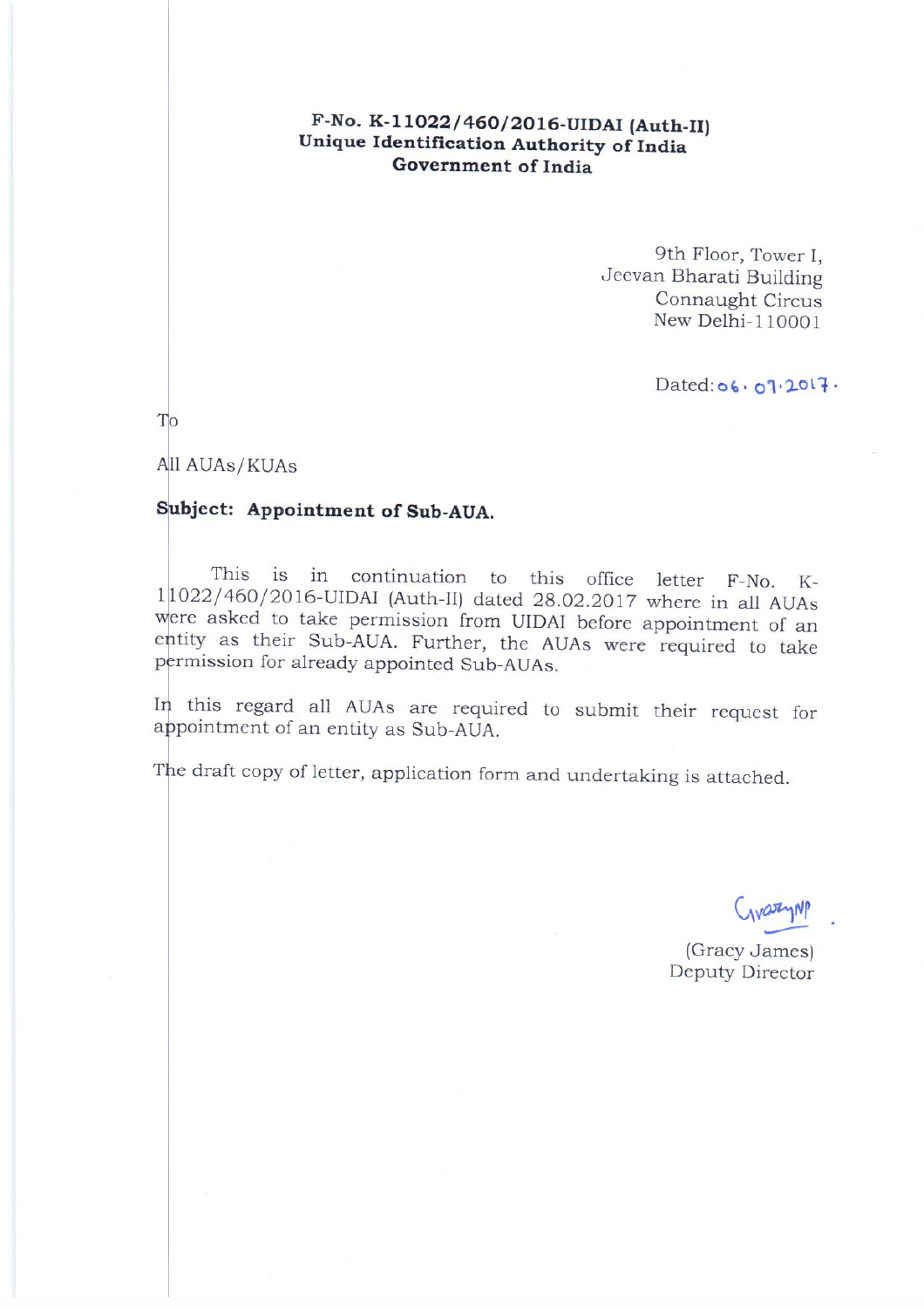#### Letter Head of AUA

To, Deputy Director (Authentication) 9th Floor, Tower I, Jeevan Bharati Building Connaught Circus New Delhi-110001

Subject: Appointment of M/s \_\_\_\_\_\_\_\_\_\_\_\_\_\_\_\_\_\_\_\_\_\_\_\_\_\_\_\_\_\_ as Sub-AUA.

This is w.r.t. UIDAI letter No. F-No. K-11022/460/2016-UIDAI (Auth-II) dated 28-02-2017 where in AUAs were asked to take permission from UIDAI before appointment of an entity as Sub-AUA.

In this regard we request you to grant permission for appointment of M/s \_\_\_\_\_\_\_\_\_\_\_\_\_\_\_\_\_\_\_\_\_\_\_\_\_\_\_\_\_\_\_\_\_\_ as Sub-AUA.

Thanks & Regards (Authorized Signatory)

Name Designation Mobile no.

Enclosure: 1. Application Form along with Undertaking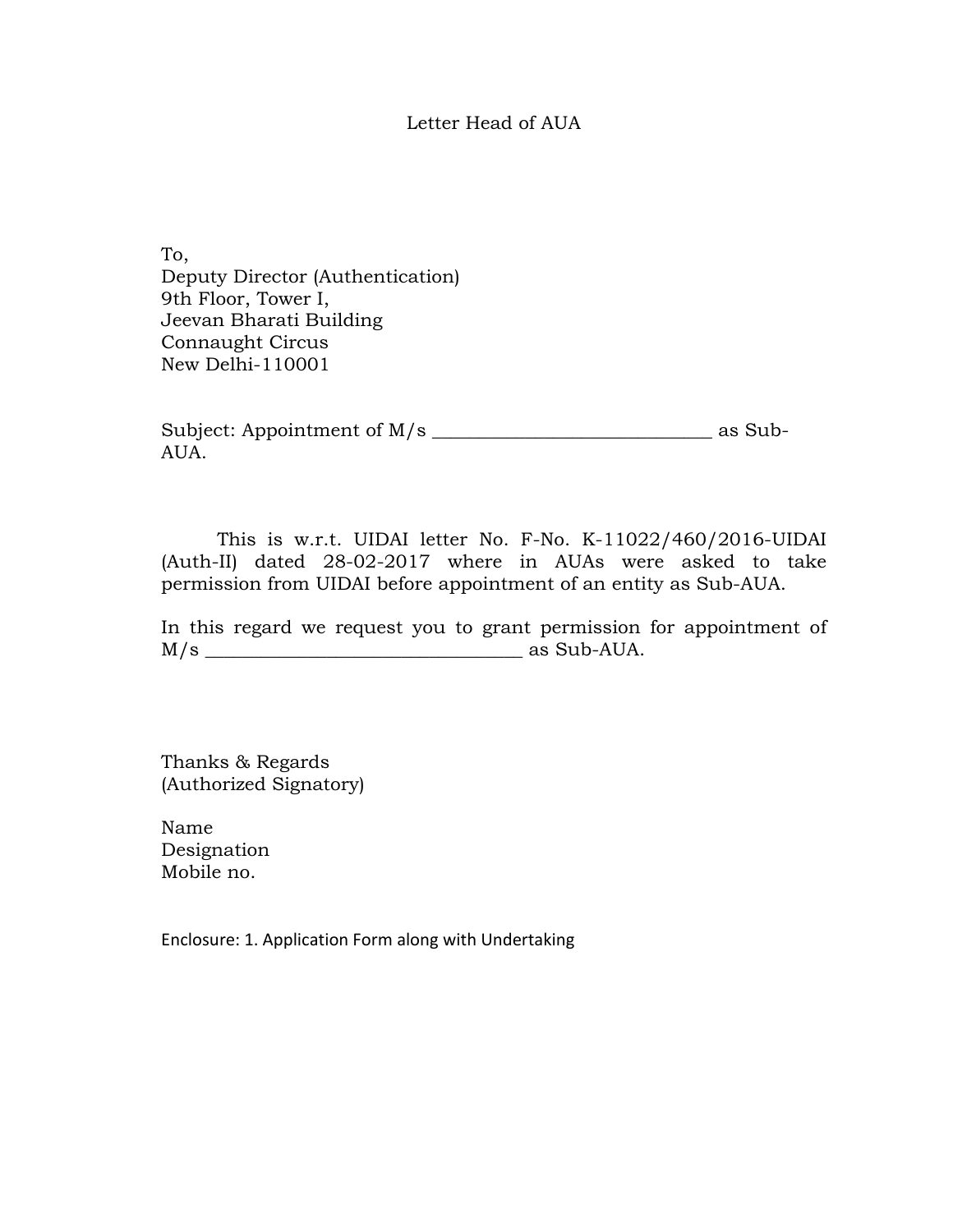## **Application for SUB AUA under Regulation 15 of Aadhaar (Authentication) Regulations, 2016**

| <b>Sub AUA Organization Details</b>                           |          |
|---------------------------------------------------------------|----------|
| Name of the Sub AUA                                           |          |
| Sub AUA Code                                                  |          |
| Registered Office address                                     |          |
| Correspondence address                                        |          |
| Management Point of Contact                                   |          |
| <b>Technical Point of Contact</b>                             |          |
| Purpose for which<br>Authentication Services will be<br>used. | 1.<br>2. |
|                                                               |          |

(Authorized signatory: Sub-AUA)

Signature: \_\_\_\_\_\_\_\_\_\_\_\_\_\_\_\_\_\_\_\_\_\_\_\_\_\_\_\_\_\_\_\_\_\_\_ Name: \_\_\_\_\_\_\_\_\_\_\_\_\_\_\_\_\_\_\_\_\_\_\_\_\_\_\_\_\_\_\_\_\_\_\_\_\_

Designation: \_\_\_\_\_\_\_\_\_\_\_\_\_\_\_\_\_\_\_\_\_\_\_\_\_\_\_\_\_\_\_\_\_\_

Organization: \_\_\_\_\_\_\_\_\_\_\_\_\_\_\_\_\_\_\_\_\_\_\_\_\_\_\_\_\_\_\_\_\_

Date: \_\_\_\_\_\_\_\_\_\_\_\_\_\_\_\_\_\_\_\_\_\_\_\_\_\_\_\_\_\_\_\_\_\_\_\_\_

### **All the details mentioned above are verified by AUA**

(Authorized signatory: AUA)

Signature: \_\_\_\_\_\_\_\_\_\_\_\_\_\_\_\_\_\_\_\_\_\_\_\_\_\_\_\_\_\_\_\_\_\_\_

Name: \_\_\_\_\_\_\_\_\_\_\_\_\_\_\_\_\_\_\_\_\_\_\_\_\_\_\_\_\_\_\_\_\_\_\_\_\_

Designation: \_\_\_\_\_\_\_\_\_\_\_\_\_\_\_\_\_\_\_\_\_\_\_\_\_\_\_\_\_\_\_\_\_\_

Organization: \_\_\_\_\_\_\_\_\_\_\_\_\_\_\_\_\_\_\_\_\_\_\_\_\_\_\_\_\_\_\_\_\_

Date: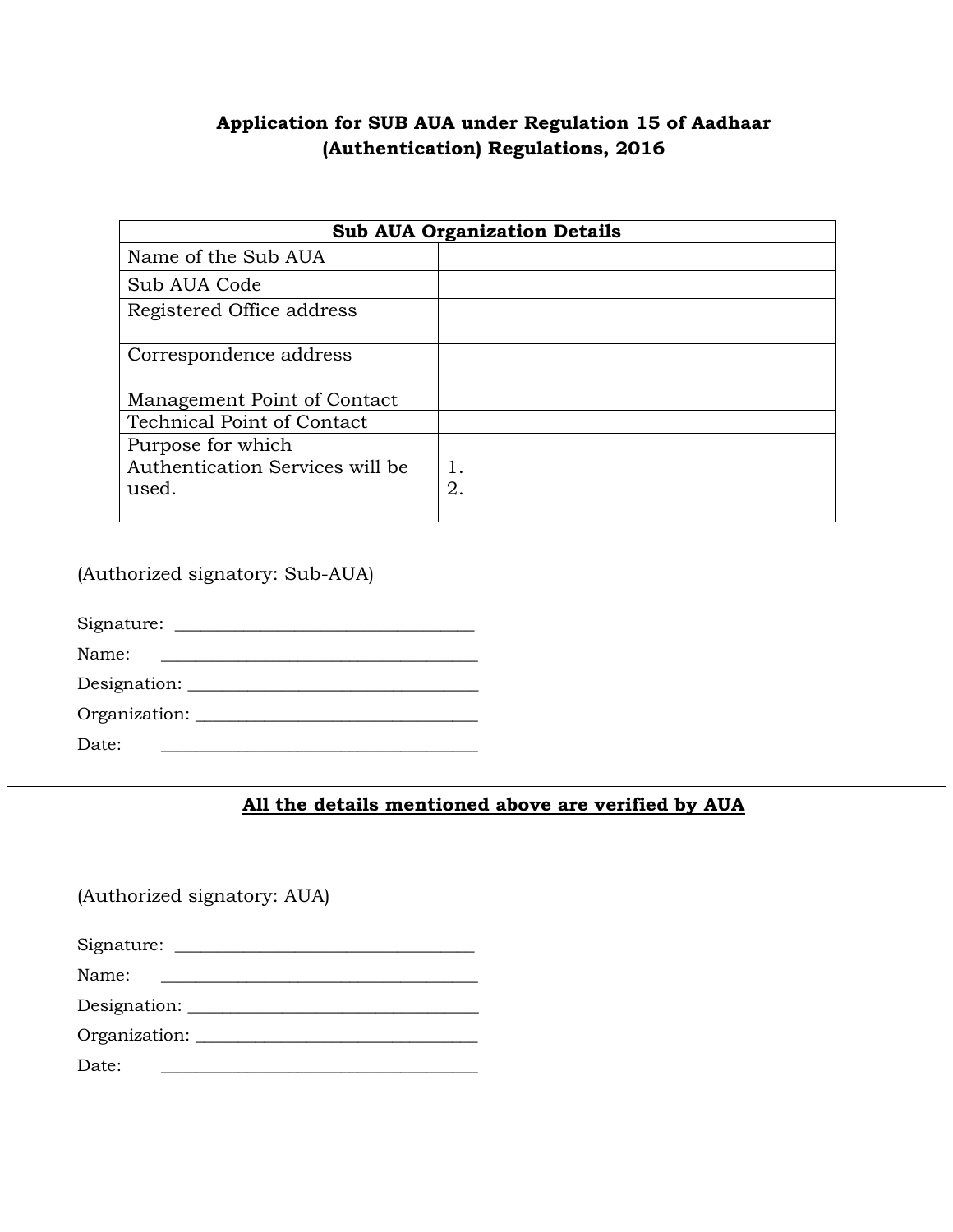# **Joint Undertaking**

We ( AUA Organization name ) intend to appoint ( Sub AUA organization name ) as Sub Authentication User Agency (Sub AUA) and both of us are fully aware and understand the provisions of The Aadhaar (Targeted Delivery of Financial And Other Subsidies, Benefits and Services) Act, 2016 and Regulations made thereunder and further warrant that we shall at all times abide by the same.

We ( AUA Organization name ) and ( Sub AUA organization name ) jointly and severally certify that the information filled up in the application form and supplied therewith has been read over and verified to be true and correct to our personal knowledge and belief and no particulars have been concealed.

By this writing, the undersigned on behalf of ( AUA Organization name) and (Sub AUA Organization name ) affirm, declare and undertake the following:

- 1. We ( AUA Organization name ) shall ensure that the Aadhaar authentication services are used by Sub AUA (Sub AUA Organization name ) only for the purpose as mentioned in the application form.
- 2. ( AUA Organization name ) shall create separate License Key and assign unique Sub-AUA code to the Sub-AUA (Sub AUA Organization name ), which shall not further be shared with any other person or entity for any purpose.
- 3. ( AUA Organization name ) shall ensure that the Sub AUA ( Sub AUA Organization name ) complies with the provisions of the Aadhaar Act, 2016 and its Regulations, processes, standards, guidelines, specifications and protocols of the Authority that are applicable to the requesting entity.
- 4. We, ( AUA Organization name ) and ( Sub AUA Organization name ) shall be jointly and severally liable for non-compliance of the Aadhaar Act, 2016 and its Regulations, processes, standards, guidelines and protocols of the Authority and shall be liable for disincentives and penalties as per the schedule of disincentives of AUA agreement and other provisions of the Aadhaar Act, 2016 and its Regulations.
- 5. We ( AUA Organization name ) shall ensure that the client application to be used for Aadhaar authentication is developed and digitally signed by us OR Sub-AUA (Sub AUA Organization name) shall integrate digitally signed SDK developed by us in their client application for